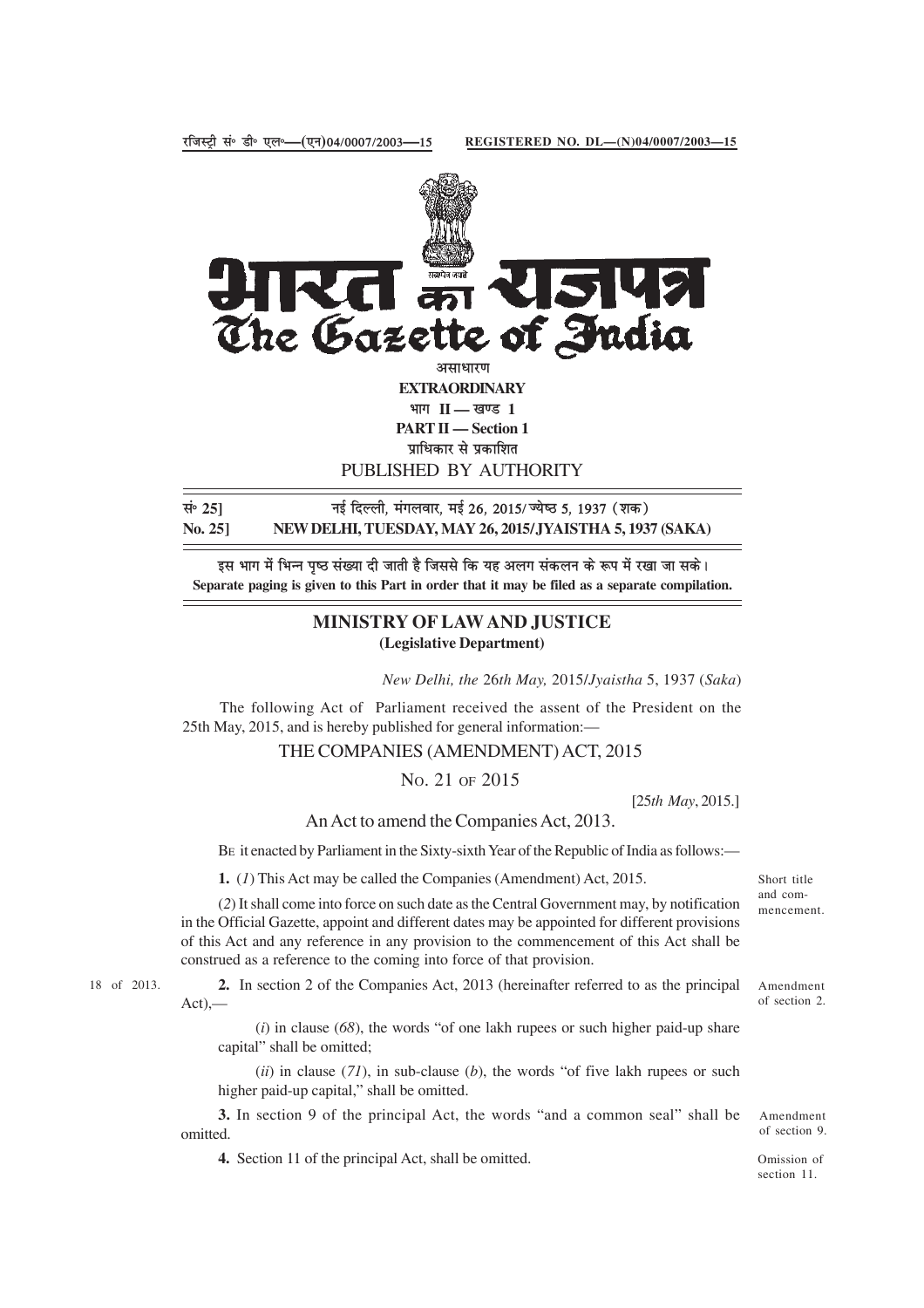| Amendment<br>of section 12.                                             | <b>5.</b> In section 12 of the principal Act, in sub-section $(3)$ , for clause $(b)$ , the following<br>clause shall be substituted, namely:-                                                                                                                                                                                                                                                                                                                                                                    |
|-------------------------------------------------------------------------|-------------------------------------------------------------------------------------------------------------------------------------------------------------------------------------------------------------------------------------------------------------------------------------------------------------------------------------------------------------------------------------------------------------------------------------------------------------------------------------------------------------------|
|                                                                         | " $(b)$ have its name engraved in legible characters on its seal, if any;".                                                                                                                                                                                                                                                                                                                                                                                                                                       |
| Amendment<br>of section 22.                                             | <b>6.</b> In section 22 of the principal $Act$ ,—                                                                                                                                                                                                                                                                                                                                                                                                                                                                 |
|                                                                         | $(i)$ in sub-section $(2)$ ,—                                                                                                                                                                                                                                                                                                                                                                                                                                                                                     |
|                                                                         | $(a)$ for the words "under its common seal", the words "under its common<br>seal, if any," shall be substituted;                                                                                                                                                                                                                                                                                                                                                                                                  |
|                                                                         | $(b)$ the following proviso shall be inserted, namely:—                                                                                                                                                                                                                                                                                                                                                                                                                                                           |
|                                                                         | "Provided that in case a company does not have a common seal,<br>the authorisation under this sub-section shall be made by two directors<br>or by a director and the Company Secretary, wherever the company has<br>appointed a Company Secretary.";                                                                                                                                                                                                                                                              |
|                                                                         | $(ii)$ in sub-section (3), the words "and have the effect as if it were made under<br>its common seal" shall be omitted.                                                                                                                                                                                                                                                                                                                                                                                          |
| Amendment<br>of section 46.                                             | 7. In section 46 of the principal Act, in sub-section $(1)$ , for the words "issued under<br>the common seal of the company", the words "issued under the common seal, if any, of the<br>company or signed by two directors or by a director and the Company Secretary, wherever<br>the company has appointed a Company Secretary" shall be substituted.                                                                                                                                                          |
| Insertion of<br>new section<br>76A.                                     | <b>8.</b> After section 76 of the principal Act, the following section shall be inserted,<br>namely:-                                                                                                                                                                                                                                                                                                                                                                                                             |
| Punishment<br>for contra-<br>vention of<br>section 73 or<br>section 76. | "76A. Where a company accepts or invites or allows or causes any other<br>person to accept or invite on its behalf any deposit in contravention of the manner or<br>the conditions prescribed under section 73 or section 76 or rules made thereunder or<br>if a company fails to repay the deposit or part thereof or any interest due thereon<br>within the time specified under section 73 or section 76 or rules made thereunder or<br>such further time as may be allowed by the Tribunal under section 73,— |
|                                                                         | $(a)$ the company shall, in addition to the payment of the amount of deposit<br>or part thereof and the interest due, be punishable with fine which shall not be<br>less than one crore rupees but which may extend to ten crore rupees; and                                                                                                                                                                                                                                                                      |
|                                                                         | $(b)$ every officer of the company who is in default shall be punishable with<br>imprisonment which may extend to seven years or with fine which shall not be<br>less than twenty-five lakh rupees but which may extend to two crore rupees, or<br>with both:                                                                                                                                                                                                                                                     |
|                                                                         | Provided that if it is proved that the officer of the company who is in default,<br>has contravened such provisions knowingly or wilfully with the intention to deceive<br>the company or its shareholders or depositors or creditors or tax authorities, he shall<br>be liable for action under section 447.".                                                                                                                                                                                                   |
| Amendment<br>of section<br>117.                                         | <b>9.</b> In section 117 of the principal Act, in sub-section $(3)$ ,—                                                                                                                                                                                                                                                                                                                                                                                                                                            |
|                                                                         | $(i)$ in clause $(g)$ , the word "and" occuring at the end shall be omitted;                                                                                                                                                                                                                                                                                                                                                                                                                                      |
|                                                                         | $(ii)$ after clause $(g)$ , the following proviso shall be inserted, namely:—                                                                                                                                                                                                                                                                                                                                                                                                                                     |
|                                                                         | "Provided that no person shall be entitled under section 399 to inspect or<br>obtain copies of such resolutions; and".                                                                                                                                                                                                                                                                                                                                                                                            |
| Amendment<br>of section<br>123.                                         | 10. In section 123 of the principal Act, in sub-section $(I)$ , after the third proviso, the<br>following proviso shall be inserted, namely:-                                                                                                                                                                                                                                                                                                                                                                     |
|                                                                         | "Provided also that no company shall declare dividend unless carried over<br>previous losses and depreciation not provided in previous year or years are set off                                                                                                                                                                                                                                                                                                                                                  |

against profit of the company for the current year.".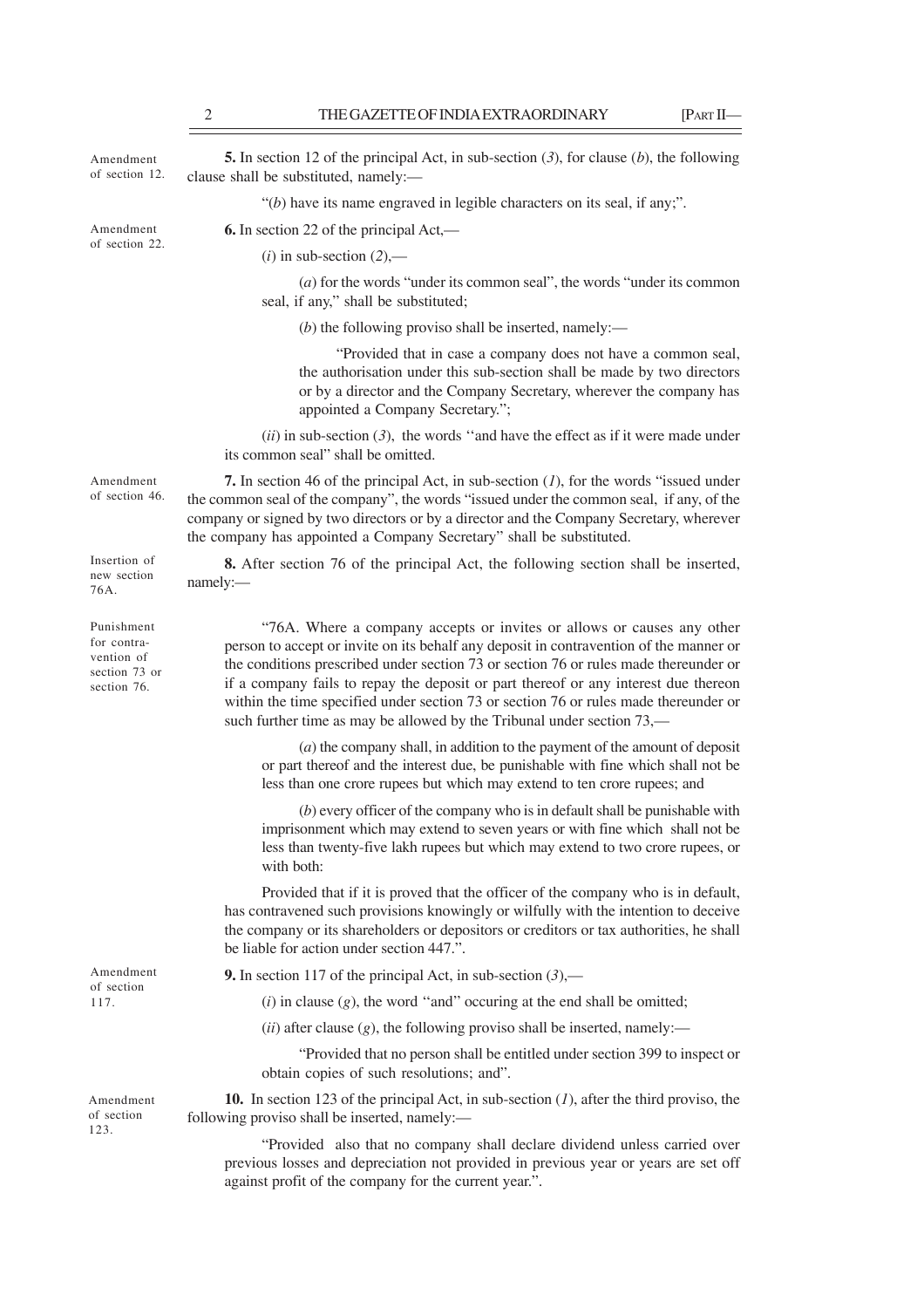**11.** In section 124 of the principal Act, in sub-section (*6*),—

(*i*) for the words, brackets and figure "unpaid or unclaimed dividend has been transferred under sub-section (*5*) shall also be", the words "dividend has not been paid or claimed for seven consecutive years or more shall be" shall be substituted;

(*ii*) after the proviso, the following *Explanation* shall be inserted, namely:—

"*Explanation.—*For the removal of doubts, it is hereby clarified that in case any dividend is paid or claimed for any year during the said period of seven consecutive years, the share shall not be transferred to Investor Education and Protection Fund.''.

**12.** In section 134 of the principal Act, in sub-section (*3*), after clause (*c*), the following clause shall be inserted, namely:—

"(*ca*) details in respect of frauds reported by auditors under sub-section (*12*) of section 143 other than those which are reportable to the Central Government;".

**13.** In section 143 of the principal Act, for sub-section (*12*), the following sub-section shall be substituted, namely:—

"(*12*) Notwithstanding anything contained in this section, if an auditor of a company in the course of the performance of his duties as auditor, has reason to believe that an offence of fraud involving such amount or amounts as may be prescribed, is being or has been committed in the company by its officers or employees, the auditor shall report the matter to the Central Government within such time and in such manner as may be prescribed:

Provided that in case of a fraud involving lesser than the specified amount, the auditor shall report the matter to the audit committee constituted under section 177 or to the Board in other cases within such time and in such manner as may be prescribed:

Provided further that the companies, whose auditors have reported frauds under this sub-section to the audit committee or the Board but not reported to the Central Government, shall disclose the details about such frauds in the Board's report in such manner as may be prescribed.".

**14.** In section 177 of the principal Act, in sub-section (*4*), in clause (*iv*), the following proviso shall be inserted, namely:—

"Provided that the Audit Committee may make omnibus approval for related party transactions proposed to be entered into by the company subject to such conditions as may be prescribed;".

**15.** In section 185 of the principal Act, in sub-section (*1*), in the proviso, after clause (*b*), the following clauses and proviso shall be inserted, namely:—

 $\Gamma(c)$  any loan made by a holding company to its wholly owned subsidiary company or any guarantee given or security provided by a holding company in respect of any loan made to its wholly owned subsidiary company; or

(*d*) any guarantee given or security provided by a holding company in respect of loan made by any bank or financial institution to its subsidiary company:

Provided that the loans made under clauses (*c*) and (*d*) are utilised by the subsidiary company for its principal business activities.".

Amendment of section 177.

Amendment of section 185.

Amendment

Amendment of section 134.

of section 143.

Amendment of section

124.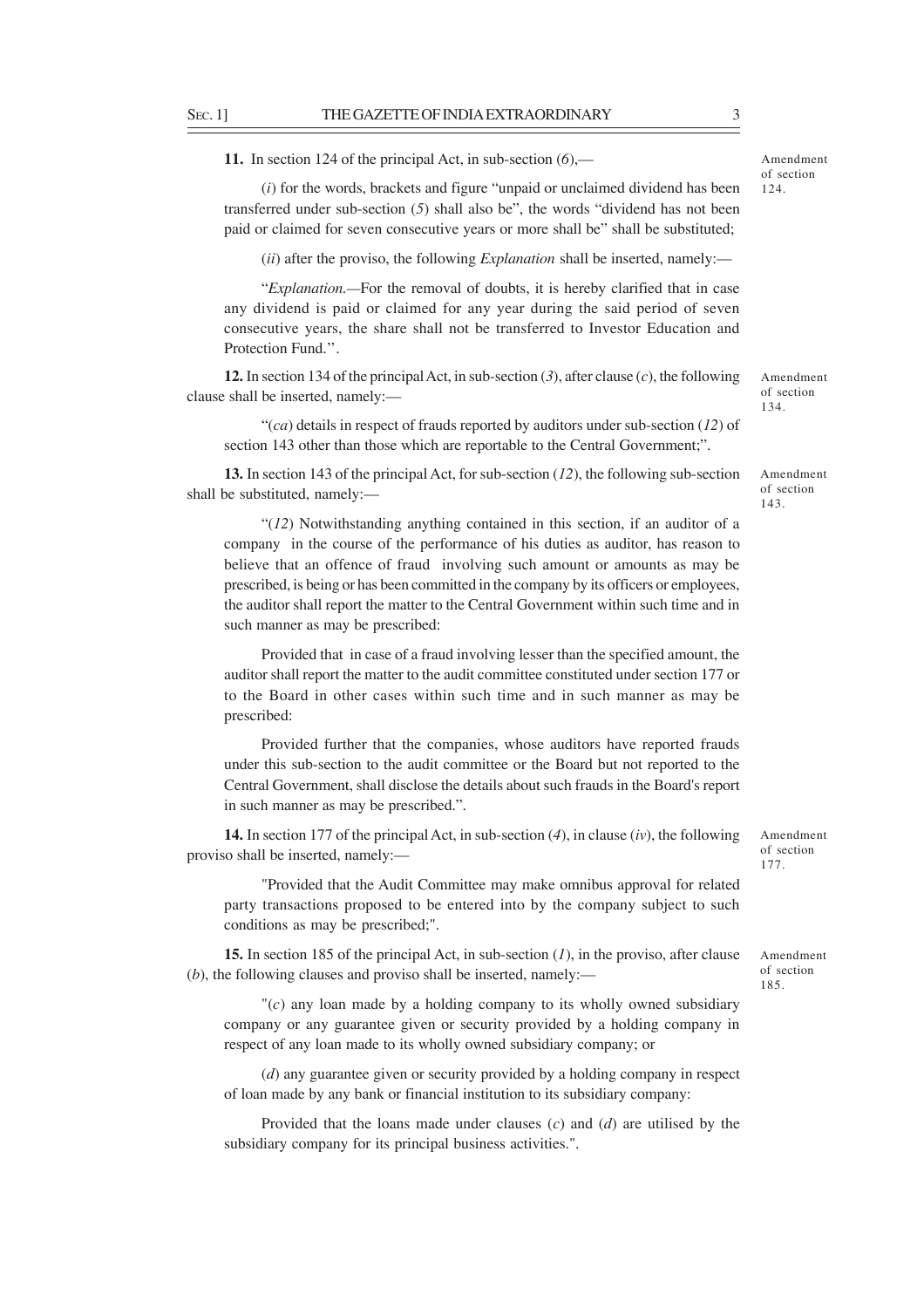**16.** In section 188 of the principal Act,—  $(a)$  in sub-section  $(I)$ ,— (*i*) for the words "special resolution", at both the places where they occur, the word "resolution" shall be substituted; (*ii*) after the third proviso, the following proviso shall be inserted, namely:— "Provided also that the requirement of passing the resolution under first proviso shall not be applicable for transactions entered into between a holding company and its wholly owned subsidiary whose accounts are consolidated with such holding company and placed before the shareholders at the general meeting for approval."; (*b*) in sub-section (*3*), for the words "special resolution", the word "resolution" shall be substituted. **17.** In section 212 of the principal Act, in sub-section (*6*), for the words, brackets and figures "the offences covered under sub-sections (*5*) and (*6*) of section 7, section 34, section 36, sub-section (*1*) of section 38, sub-section (*5*) of section 46, sub-section (*7*) of section 56, sub-section (*10*) of section 66, sub-section (*5*) of section 140, sub-section (*4*) of section 206, section 213, section 229, sub-section (*1*) of section 251, sub-section (*3*) of section 339 and section 448 which attract the punishment for fraud provided in section 447", the words and figures "offence covered under section 447" shall be substituted. **18.** In section 223 of the principal Act, in sub-section (*4*), in clause (*a*), for the words "by the seal", the words "by the seal, if any," shall be substituted. **19.** In section 248 of the principal Act, in sub-section (*1*),— (*i*) in clause (*a*), after the word 'incorporation', the word 'or' shall be inserted; (*ii*) clause (*b*) shall be omitted. **20.** In section 419 of the principal Act, in sub-section (*4*), the words "or winding up" shall be omitted. **21**. In section 435 of the principal Act, in sub-section (*1*),— (*i*) for the words "trial of offences under this Act", the words "trial of offences punishable under this Act with imprisonment of two years or more" shall be substituted; (*ii*) the following proviso shall be inserted, namely:— "Provided that all other offences shall be tried, as the case may be, by a Metropolitan Magistrate or a Judicial Magistrate of the First Class having jurisdiction to try any offence under this Act or under any previous company law.". **22.** In section 436 of the principal Act, in sub-section (*1*), in clause (*a*), for the words "all offences under this Act", the words, brackets and figures "all offences specified under sub-section (*1*) of section 435" shall be substituted. **23.** In section 462 of the principal Act, for sub-section (*2*), the following sub-sections shall be substituted, namely:— ''(*2*) A copy of every notification proposed to be issued under sub-section (*1*), shall be laid in draft before each House of Parliament, while it is in session, for a total period of thirty days, and if, both Houses agree in disapproving the issue of notification or both Houses agree in making any modification in the notification, the notification shall not be issued or, as the case may be, shall be issued only in such modified form Amendment of section 212. Amendment of section 223. Amendment of section 419. Amendment of section 435. Amendment of section 436. Amendment of section 188. Amendment of section 248. Amendment of section 462.

as may be agreed upon by both the Houses.